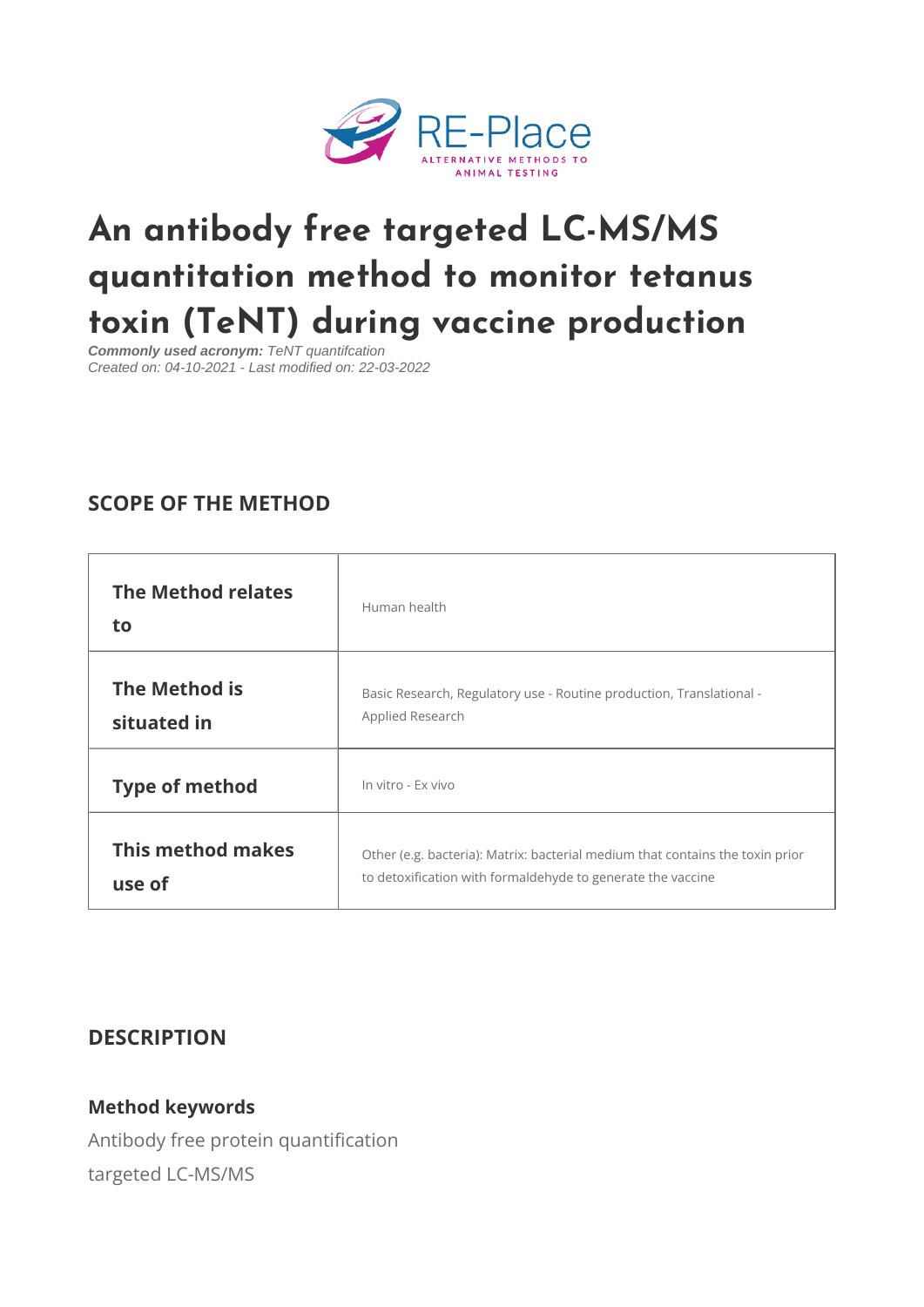tetanus neurotoxin Cell culture expression bacteria Clostridium tetani Consistency approach Tetanus vaccine  $ICH$ VAC2VAC project Cell culture expression

### **Scientific area keywords**

vaccine production toxins 3R approach

#### **Method description**

The tetanus neurotoxin (TeNT) is one of the most toxic proteins known to man, which prior to the use of the vaccine against the TeNT producing bacteria Clostridium tetani, resulted in a 20% mortality rate upon infection. The clinical detrimental effects of tetanus have decreased immensely since the introduction of global vaccination programs, which depend on sustainable vaccine production. One of the major critical points in the manufacturing of these vaccines is the stable and reproducible production of high levels of toxin by the bacterial seed strains. In order to minimize time loss, the amount of TeNT is often monitored during and at the end of the bacterial culturing. The different methods that are currently available to assess the amount of TeNT in the bacterial medium suffer from variability, lack of sensitivity, and/or require specific antibodies. In accordance with the consistency approach and the three Rs (3Rs), both aiming to reduce the use of animals for testing, inprocess monitoring of TeNT production could benefit from animal and antibody-free analytical tools. We have developed and validated of a new and reliable antibody free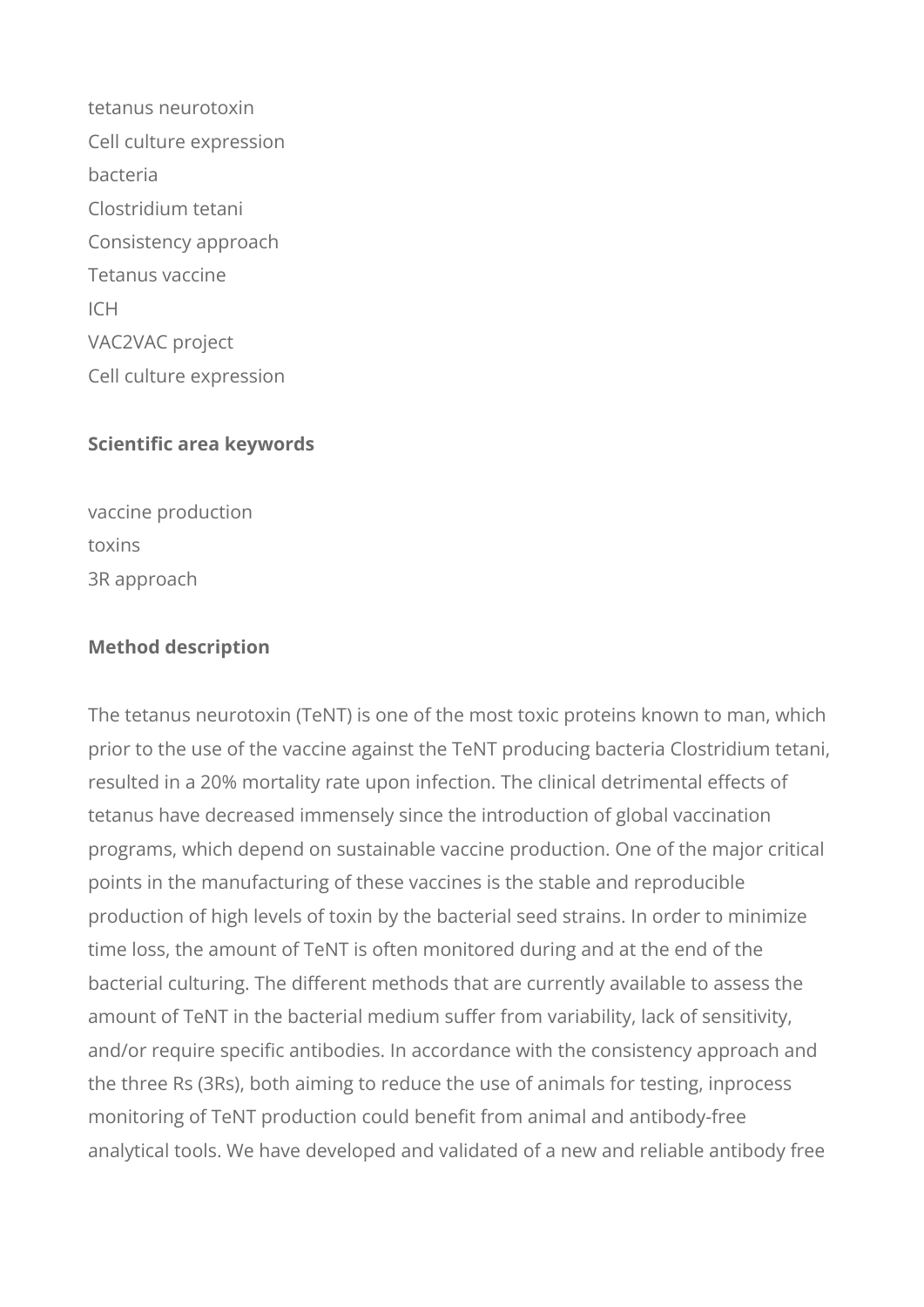targeted LC-MS/MS method that is able to identify and quantify the amount of TeNT present in the bacterial medium during the different production time points up to the harvesting of the TeNT just prior to further upstream purification and detoxification. The quantitation method, validated according to ICH guidelines and by the application of the total error approach, was utilized to assess the amount of TeNT present in the cell culture medium of two TeNT production batches during different steps in the vaccine production process prior to the generation of the toxoid. The amount of TeNT generated under different physical stress conditions applied during bacterial culture was also monitored. A targeted LC-MS/MS method was developed and validated for the purpose of quantitation of TeNT expressed by Clostridium tetani during the production process to generate the tetanus toxoid vaccine antigen. This method is able to detect TeNT present in the bacterial growth medium with a detection limit of 0.025 Lf/mL and is able to accurately quantify TeNT in the same complex matrix with a LLOQ of 0.25 Lf/mL.

### **Lab equipment**

LC-MS/MS device dedicated for selective reaction monitoring and basic laboratory material (micropipete, centrifuge, speed vac,...). Reference protein (in case of a protease resistant protein) and stable isotope labeled peptide standards.

### **Method status**

Published in peer reviewed journal

### **PROS, CONS & FUTURE POTENTIAL**

### **Advantages**

Development of a novel and antibody free methodology to quantify the amount of tetanus neurotoxin (TeNT) present in the bacterial medium during vaccine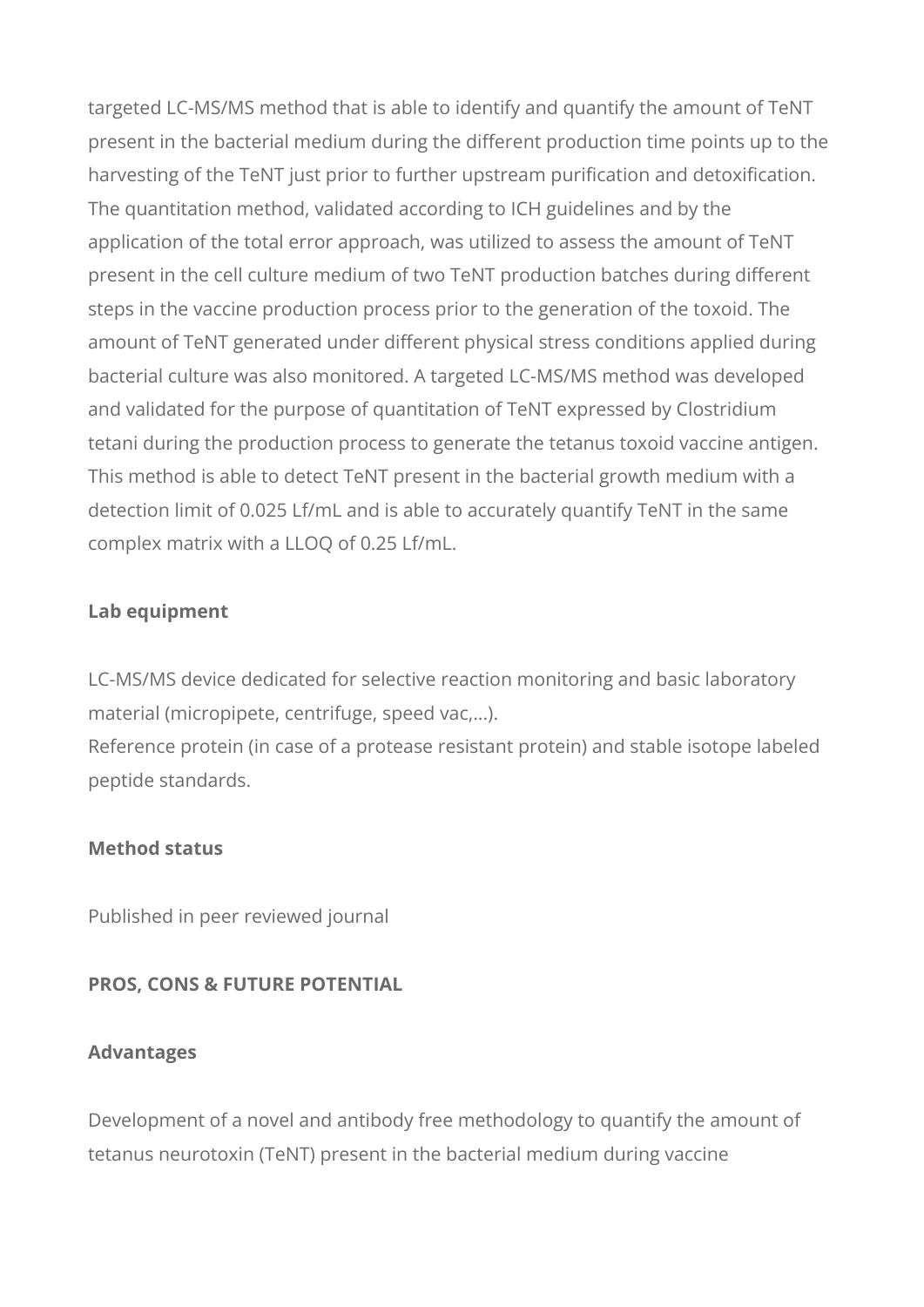manufacturing.

The method is 10-times more sensitive than the already described LC-MS methodology.

The method has been validated according to ICH guidelines and by the application of the total error approach.

The methodology has proven to be suitable for real-life in-process monitoring of TeNT production.

## **Challenges**

Require specialized machinery and dedicated well trained personnel.

## **Modifications**

Machine (brand) dependent settings.

## **Future & Other applications**

Our methodology can also be used to support the optimization of culture process or to assess the impact of changes in culturing conditions.

This method can serve as an incentive to develop other protein antigen quantification methodologies

## **REFERENCES, ASSOCIATED DOCUMENTS AND OTHER INFORMATION**

## **References**

Antoine Francotte, Raphael Esson, Eric Abachin, Melissa Vanhamme, Alexandre Dobly, Bruce Carpick, Sylvie Uhlrich, Jean-François Dierick, Celine Vanhee. Development and validation of a targeted LC-MS/MS quantitation method to monitor cell culture expression of tetanus neurotoxin during vaccine production, Talanta, Volume 236,